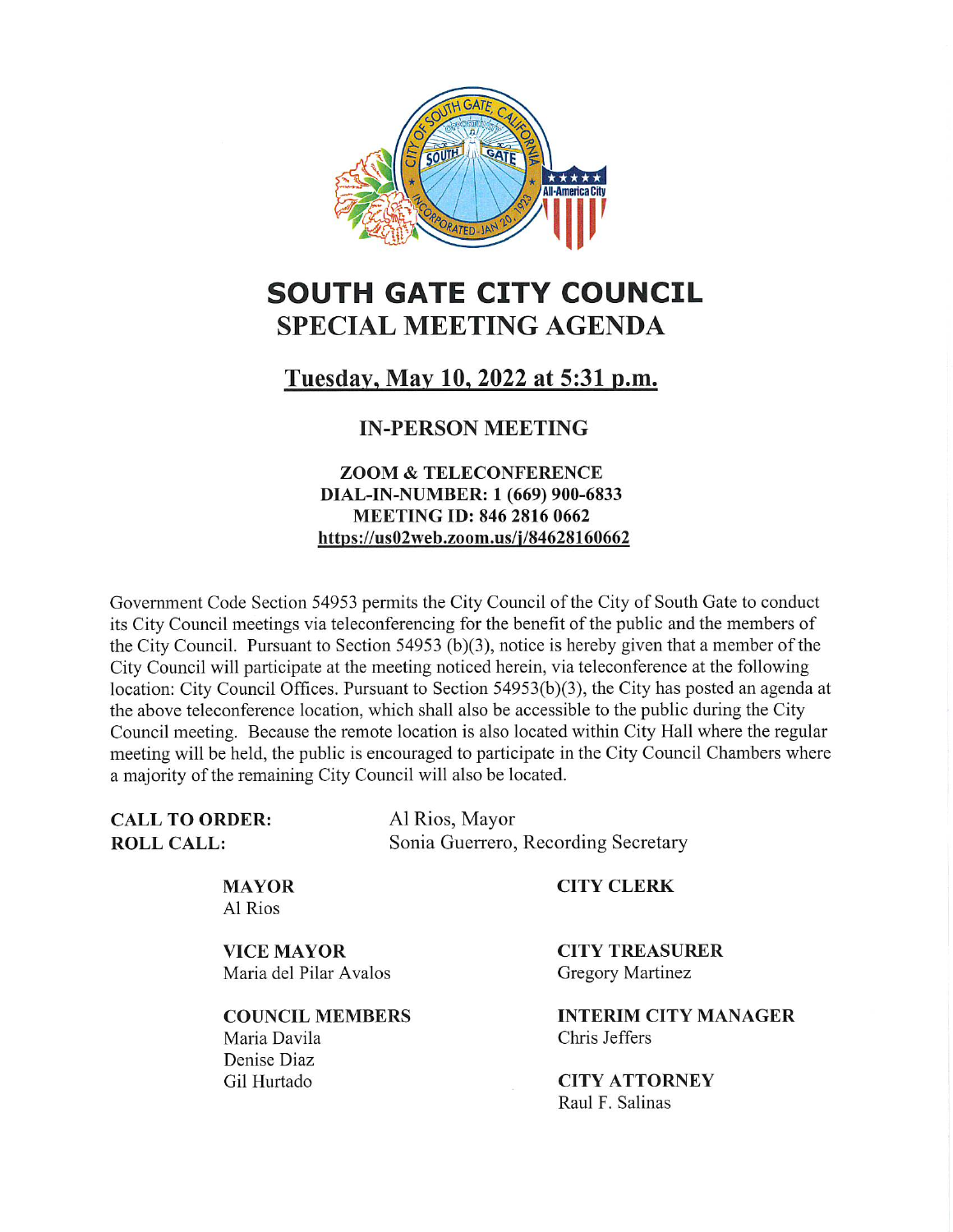#### MEETING COMPENSATION DISCLOSURE

Pursuant to Government Code Section 54952.3: Disclosure of compensation for meeting attendance by City Council Members is \$650 monthly regardless of the amount of meetings.

## CLOSED SESSION: (ATTY)

# 1. CONFERENCE WITH LEGAL COUNSEL - PENDING LITIGATION

Pursuant to Government Code Section 54956.9(a), 54954.9(b)(3)(C)

a. City of South Gate v. Albert Robles

b. Jesus Arroyo v. City of South Gate

c. Juan Carlos Calvillo v. City of South Gate

## 2. CONSIDER THE EVALUATION OF PERFORMANCE OF A PUBLIC EMPLOYEE Pursuant to Government Code Section 54957(b)(1)

a. Interim City Manager

#### Adjournment

I, Chris Jeffers, Deputy City Clerk, certify that a true and correct copy of the foregoing Meeting Agenda was posted on May 5, 2022, at  $\hat{D}$ :  $\hat{3}$  a.m., as required by law.

Ch, Meridian Chris Jeffers, Deputy City Clerk

Materials related to an item on this Agenda submitted to the City Council after distribution of the agenda packet are available for public inspection in the City Clerk's Office

8650 California Avenue, South Gate, California 90280

(323) 563-9510 \* fax (323) 563-5411 \* www.cityofsouthgate.org

In compliance with the American with Disabilities Act, if you need special assistance to participate in the City Council Meetings, please contact the Office of the City Clerk. Notification 48 hours prior to the City Council Meeting will enable the city to make reasonable arrangements to assure accessibility.